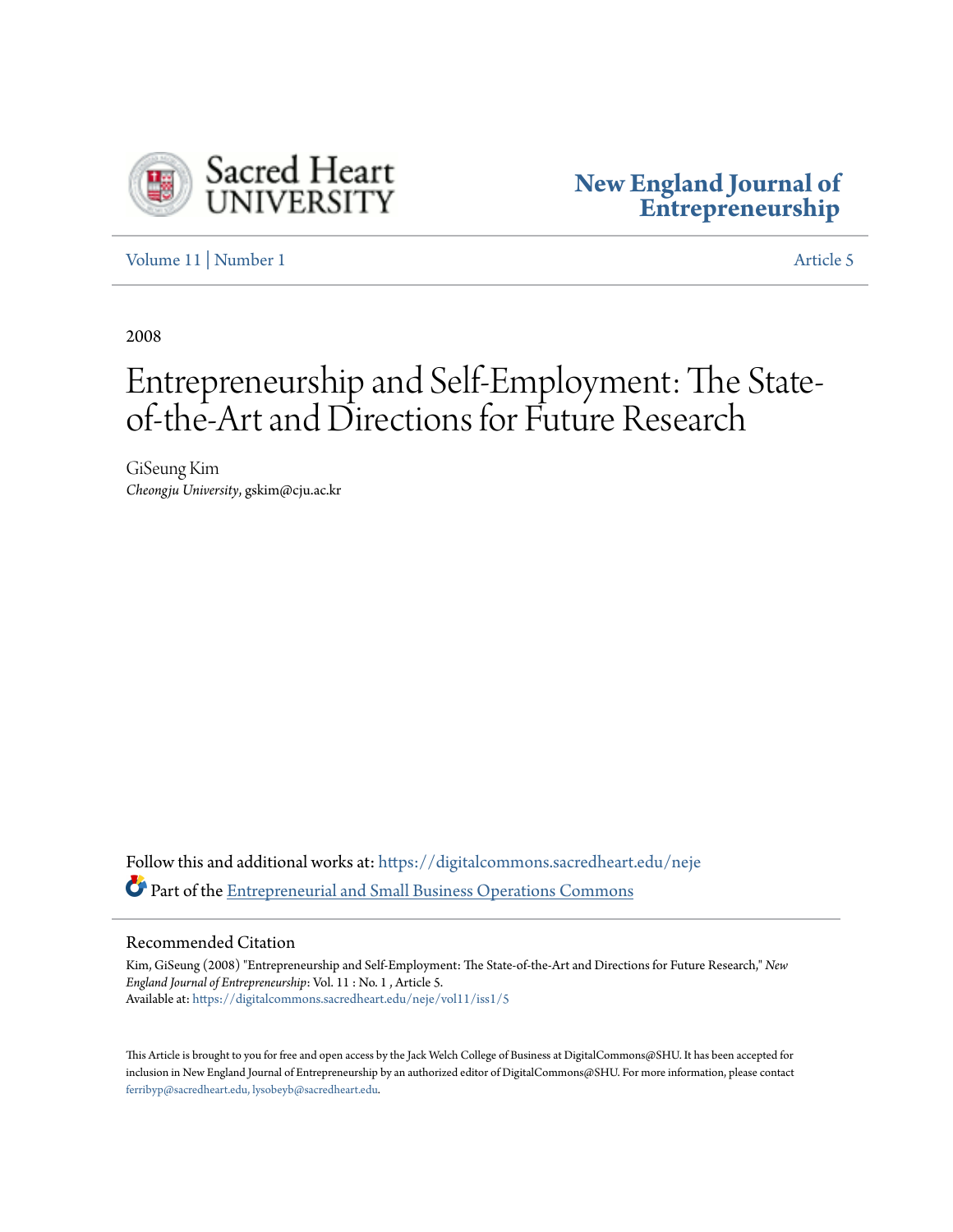## **Entrepreneurship and Self-Employment: The State-of-the-Art and Directions for Future Research**

#### GiSeung Kim

*T his survey overviews the literature on entrepreneurship and self-employment. The author catalogs the main contributions of this body of research and makes a distinction between issues on which there is now widespread agreement and those for which no consensus has yet emerged. This latter set of issues provides fertile ground for further research.*

#### **Introduction**

Entrepreneurial activity is now recognized as a powerful engine of economic growth and innovation. Self-employment is an important source of new jobs and an alternative to paid employment. In fact, about 10 percent (OECD) of the total U.S. labor force is self-employed (and operate small businesses in general) to quickly and efficiently adjust to structural changes in the economy.

For these reasons, the study of entrepreneurship and selfemployment has increased in recent years. This literature review presents a brief outline of the major topics covered in theoretical and empirical studies on entrepreneurship and selfemployment. It is expected to help identify the direction of further research and the interpretation of numerous results.

Defining the words *entrepreneur* and *entrepreneurship* is one of the most difficult and intractable tasks faced by researchers in the field. There is a proliferation of theories, definitions,and taxonomies of entrepreneurship that are often in conflict and overlap with each other, resulting in confusion and disagreement among researchers and practitioners about precisely what entrepreneurship is.To cut through a paralyzing and ultimately fruitless debate,and to achieve consistency, we will adopt the following convention in this research.At the conceptual level, the terms *entrepreneur* and *entrepreneurship* will be used; at the practical level, where issues of measurement, estimation, and policy are involved, we will use the closest approximation to the manifestation of entrepreneurship that appears to be suitable. That will usually be *selfemployment,* though occasionally the term *small* firms will be more relevant.These two terms will be used interchangeably in this article.

This review begins with a discussion of the static analyses of the propensity to be self-employed, using cross-sectional data.This discussion is followed by dynamic analyses, which are subdivided into transition analysis, duration analysis, and time series analysis. Open questions and further research topics are suggested in the last section.

#### **Static Analysis of Self-Employment Choice**

Static analysis based on cross-sectional data usually examines the socioeconomic characteristics of self-employment using a discrete choice model. Most of the research in this category has investigated the following questions:

- What are the determinants of entrepreneurial choice?
- What makes a young entrepreneur?
- Who starts new firms?
- What critical factors enable people to become selfemployed?
- Are there any backgrounds and characteristics that distinguish successful entrepreneurs from both unsuccessful entrepreneurs and the larger group of nonentrepreneurs?

As a result, much of the work dealing with the self-employment decision has focused on personality, family circumstances, human capital (education, job experience, etc.), ethnic origin (immigrant issues), and financial capital (liquidity constraint issues).

The empirical studies vary greatly in the type of data they use. For example, Lunn and Steen (2005), Bruce and Schuetze (2004), Arum (2004), Edwards and Field-Hendrey (2002), Hout and Rosen (1999), Borjas (1986), Brock and Evans (1986), Borjas and Bronars (1989) and Evans and Leighton (1989) use samples from the U.S. labor market [Evans and Leighton (1989) also analyze the dynamic model in the same paper].

Henley (2005), Blanchflower and Oswald (1998) and Rees and Shah (1986) use samples from the U.K. labor market. Bernhardt (1994), Carrasco (1999) and Carroll and Mosakowski (1987) use samples from the Canadian, Spanish, and West German labor markets, respectively. Arenius and Minniti (2005), Müller and Arum (2004),Torrini (2005), Parker and Robson (2004) and Blanchflower (2000) carry out crosscountry comparisons in entrepreneurship and self-employment activities.

Sampling ages and groups are also different in each study. Most of the research focuses on 16- to 64-year-old white males. However, Borjas and Bronars (1989) separate their sample into White, Black,Asian, and Hispanic. Hout and Rosen (1999) and Blanchflower and Oswald (1998) focus on those between 25 and 64 years old, and those under age 33, respectively.

Moreover, particular business sectors are excluded from the estimating samples in a number of studies. For example, while Hout and Rosen (1999) include the agricultural sector,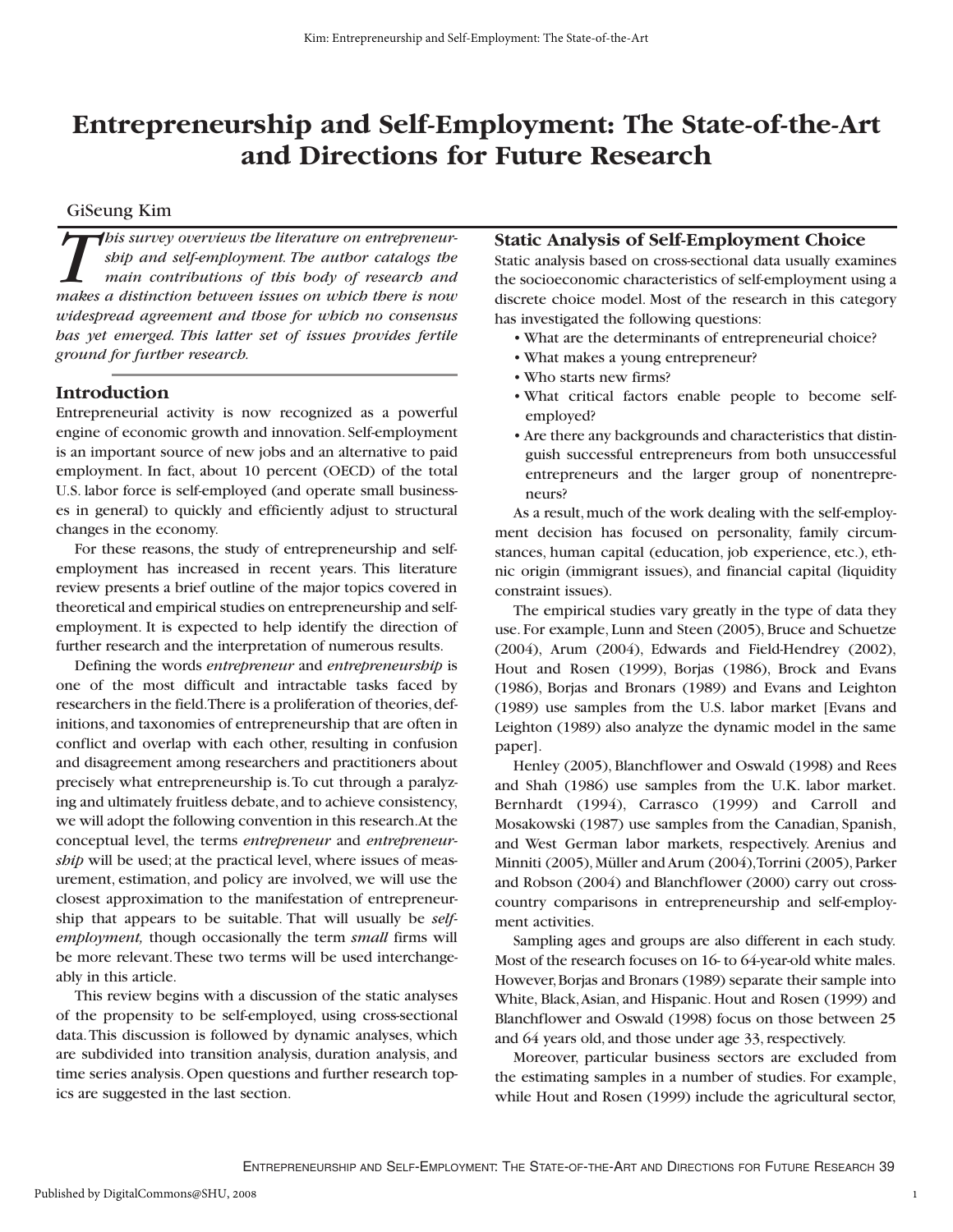Borjas (1986), Brock and Evans (1986), Rees and Shah (1986), Borjas and Bronars (1989) and Bernhardt (1994) exclude the agricultural sector from their research. Brock and Evans (1986) and Bernhardt (1994) exclude professionals (e.g., doctors, dentists, lawyers, veterinarians, and other health professionals), part-time workers, and commission salespeople. These exclusions are made mainly to focus on situations where workers are likely to face the choice between selfemployment and wage/salary employment depicted in models of self-employment. In contrast, Lentz and Laband (1992) and Lentz and Laband (1989) only focus on professionals (lawyers and doctors).

Five different types of studies are distinguished on the basis of the main driving causes of the decision to become self-employed: personality, family circumstances, human capital, ethnic origin and immigrant background, and liquidity constraint.The empirical results of these cross-section studies are reviewed below.

#### *Personality*

Several personal characteristics—for instance, a high need for achievement, self-confidence, internal locus of control, risktaking, and personal values—have all been mentioned by researchers trying to identify what distinguishes selfemployed workers from paid workers. Beugelsdijk and Noorderhaven (2005) claim that entrepreneurs are more individually oriented than the rest of the population. Blanchflower and Oswald (1990) and Blanchflower and Meyer (1994) argue that entrepreneurial vision is one factor influencing the probability of an individual starting a business, as reflected in the personality of the entrepreneur at a young age.Blanchflower and Oswald also suggest that individuals are more likely to be self-employed if they were as a child hostile to others, but not unforthcoming or anxious for acceptance. However, Blanchflower and Oswald (1998) reexamined the impact of psychological traits on entrepreneurship. In this later paper, they found a single underlying factor: those who were anxious for acceptance were less likely to run their own business. However, the effect is quantitatively small. An individual's psychology apparently does not play a key role in determining who becomes an entrepreneur.

Other research on the personality of an entrepreneur was done by economic psychologists such as Chell, Haworth, and Brearley (1991). According to these authors, entrepreneurs are alert to business opportunities, proactive rather than reactive, innovative, imaginative, idea-people, agents of change, restless, adventurous, and adopters of broad financial strategies.

Internal locus of control was also occasionally tested as a determinant of becoming self-employed. It is assumed that individuals who possess a high level of "internal locus of control" are those willing to take charge of their own future.This trait is often associated with motivation or "entrepreneurial drive," which encourages self-employment. Evans and Leighton (1989) test this influence using an instrument called the Rotter test.<sup>1</sup>

Early works such as McClelland (1961) about personality as a determinant of self-employment argue that entrepreneurs are characterized by a "willingness to work"and a higher need for achievement (n-Achievement), which is more intense compared to other groups in society. Others, such as Kets de Vries (1977), conduct research based on interviews and the life histories of a number of entrepreneurs. Kets de Vries' work suggests that entrepreneurs often have an unhappy family background, leading to their inability to accept authority, and to work closely with others.This would appear to be the psychological basis for the "hostility" and "unforthcoming" variables of Blanchflower and Oswald (1990).

#### *Family Circumstances*

To address the question of why people choose to be selfemployed, some research has approached the self-employment choice from a family perspective. These studies have investigated how differences in family background affect the decision to be a self-employed person.It is generally accepted that the offspring of the self-employed display a greater inclination to become self-employed because they may take over the family business once their parent has retired. This intergenerational link between parents and offspring was first conjectured by Marshall (1930). He thought it was obvious that the son of a man already established in business starts with a great advantage over others.

Lentz and Laband (1990) and Stanworth et al. (1989) have placed particular emphasis on the intergenerational entrepreneur.They suggest that the probability of a young man becoming self-employed is significantly higher when his father is self-employed. In particular, analyzing data from a survey of more than 600 respondents, Stanworth et al. (1989) show that 30 percent to 47 percent of individuals either in business or considering to start one have a father who has also been in business. Lentz and Laband (1990) focused on the entrepreneurial success and occupational inheritance among proprietors, concluding that second-generation proprietors start their businesses at a significantly younger age, on average, than first-generation proprietors. More importantly, the former were found to commence their business careers with significantly greater quantity of managerial human capital than the latter. Thus, earnings capacity of followers will typically exceed that of nonfollowers, all other things being equal.

Not only is the self-employment status of one's father but also the father's occupation proved an influential factor in the self-employment decision of offspring. Evans and Leighton (1989) and Blanchflower and Oswald (1998) find that individuals have a higher propensity to become self-employed if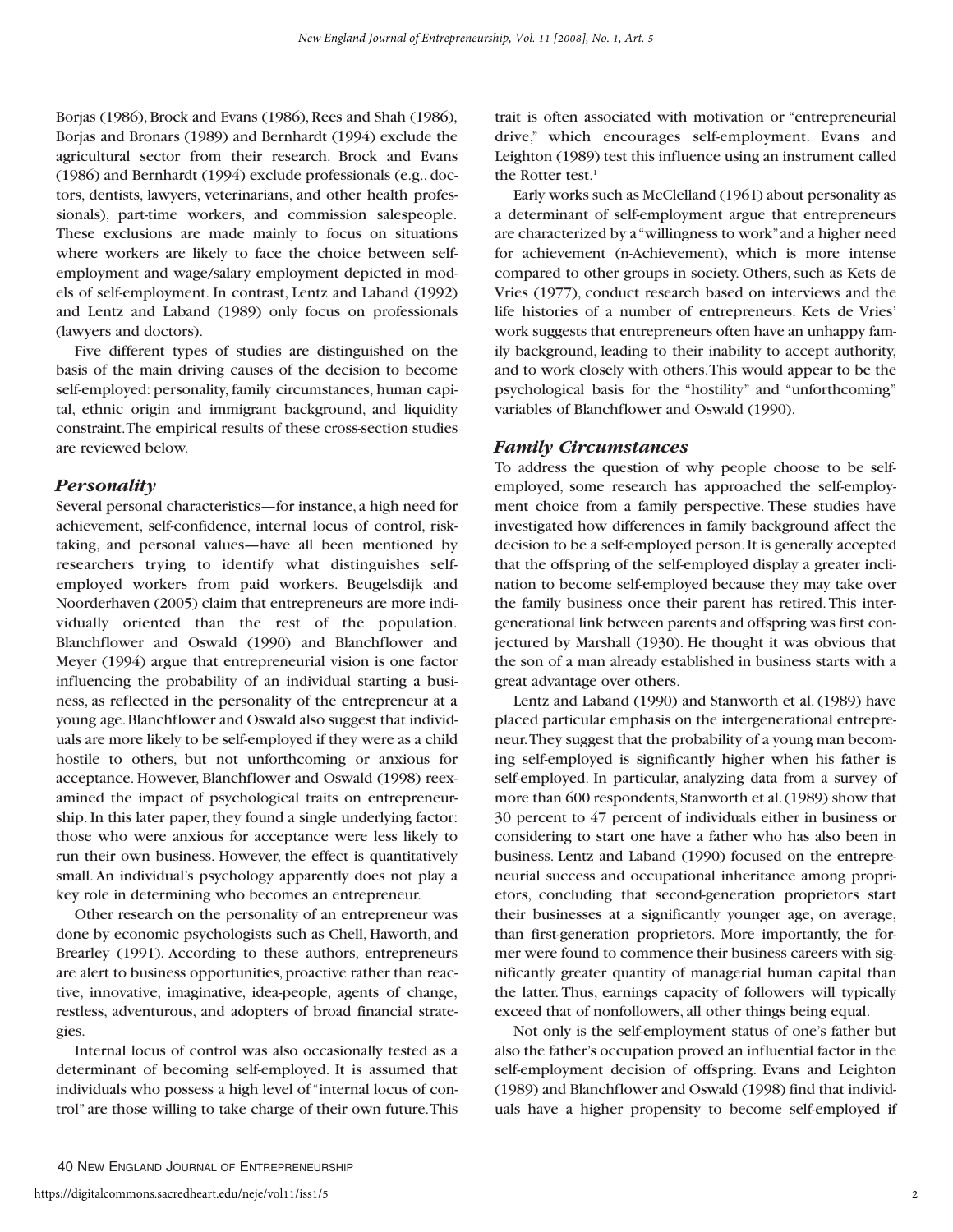their fathers are managers or farmers,and less likely to choose this employment status if their fathers are unskilled.

Two papers on intergenerational link in the choice of professional occupations (Lentz and Laband 1989; Lentz and Laband 1992) support the idea that family circumstances, particularly a parent's job,are very important in an offspring's job decision. Lentz and Laband (1989) reveal marginally greater probability of admittance into (at least one) medical school for children of doctors as compared to children of nondoctors. This fact can plausibly be explained as resulting from nepotism, in various forms, as well as from human capital transfers from first- to (would-be) second-generation doctors. Another paper (Lentz and Laband 1992) studied self-recruitment in the legal profession. In this paper, the authors argue that lawyers' sons follow in their parents' footsteps because the occupation lends itself to low-cost transfer of relevant skills and knowledge from one generation to the next, especially in the case of family law practices.

Schiller and Crewson (1997) isolate several dimensions of "nature" and "nurture" that affect both the supply of entrepreneurs and their later success. Using data from the National Longitudinal Surveys of Youth, the authors first determine who pursues self-employment in their youth and then who succeeds. There is a surprisingly high incidence of selfemployment but very low success rates. Role models (especially a managerial mother) are particularly critical to the supply of female entrepreneurs.Dunn and Holtz-Eakin (2000) and Hout and Rosen (1999) confirm earlier findings that family background is an important determinant of offspring's selfemployment outcomes. Dunn and Holtz-Eakin (2000) stress the experience and business success of a person's parent as a contributor in that person's decision to become selfemployed.

The effects of family structure (e.g., number of children) on self-employment are investigated by Carr (1996). He concludes that men and women respond in markedly different ways to the structure of the family and tradeoffs between wage/salary occupation and self-employment.More specifically,the presence of preschool children has been shown to have a large and positive effect on the odds that a woman will work as a self-employed childcare provider, while it has a negative effect for men. This can be explained by the fact that if women are concerned about combining work and family responsibilities, then self-employment may be viewed as a flexible and lower cost work option (see Connelly 1992b; Connelly 1992a).

#### *Human Capital (Education, Experience, Age)*

One of the major theoretical determinants of self-employment choice is human capital (see Table 1). In this category, economists would normally include education, experience in selfemployment, experience in salary/wage work, and age. The

impact of human capital on self-employment choice can be explained using the Lucas (1978) model and similar models. In these models, human capital enhances an individual's managerial ability and hence increases the propensity to be selfemployed. On the other hand, it is possible that a higher level of education may facilitate entry into the wage/salary sector and thus lessen the likelihood of becoming self-employed. Regarding the tendency to be self-employed, the net impact of offsetting influences of the level of human capital cannot be determined *a priori,* and this appears to be reflected in the conflicting evidence from empirical studies.

Results in Rees and Shah (1986), Fujii and Hawley (1991), Evans and Leighton (1989) and Bates (1990) are consistent with the hypothesis that those with higher education are more likely to form their own firm than those with a lower education. In contrast, according to de Wit and van Winden (1989) and de Wit (1993), a high level of education deters entry into self-employment. Schiller and Crewson (1997) show that education does not affect male entry to selfemployment.

These different results may arise from different specifications of the estimating equations. For example, deWit and van Winden (1989) control for occupation status, a variable that is positively correlated with both educational attainment and the propensity to be self-employed.This implies that the omitted variables create a positive bias in the education coefficient in studies that do not control for occupational status. It follows, therefore, that studies that do not control for occupational status generally report a positive relationship between self-employment inclination and education.The contradictory result of Schiller and Crewson (1997), however, is attributed to a different reason. To explain, the data set used in this research includes only young men, and young people who are in college do not generally pursue self-employment.<sup>2</sup>

Another reason for the inconclusiveness of several researches on the relationship between education and entrepreneurship is that they are using a bi-lateral test. Very low and very high levels of education have a strong relationship with entrepreneurial activities. It could be explained that those insufficiently schooled often find their only means to success through the creation of new ventures.

The other human capital characteristics that an individual brings to entrepreneurship relate to work experience.<sup>3</sup> A positive relationship between self-employment and work experience has been demonstrated by Schiller and Crewson (1997) and Bates (1990). Schiller and Crewson argue that work experience is positively correlated with performance even though conventional indices of human capital are negatively correlated with female self-employment. Bates obtains similar results and finds that among the human capital variables, individuals' managerial experience generally has a positive effect on an individual's propensity to become self-employed.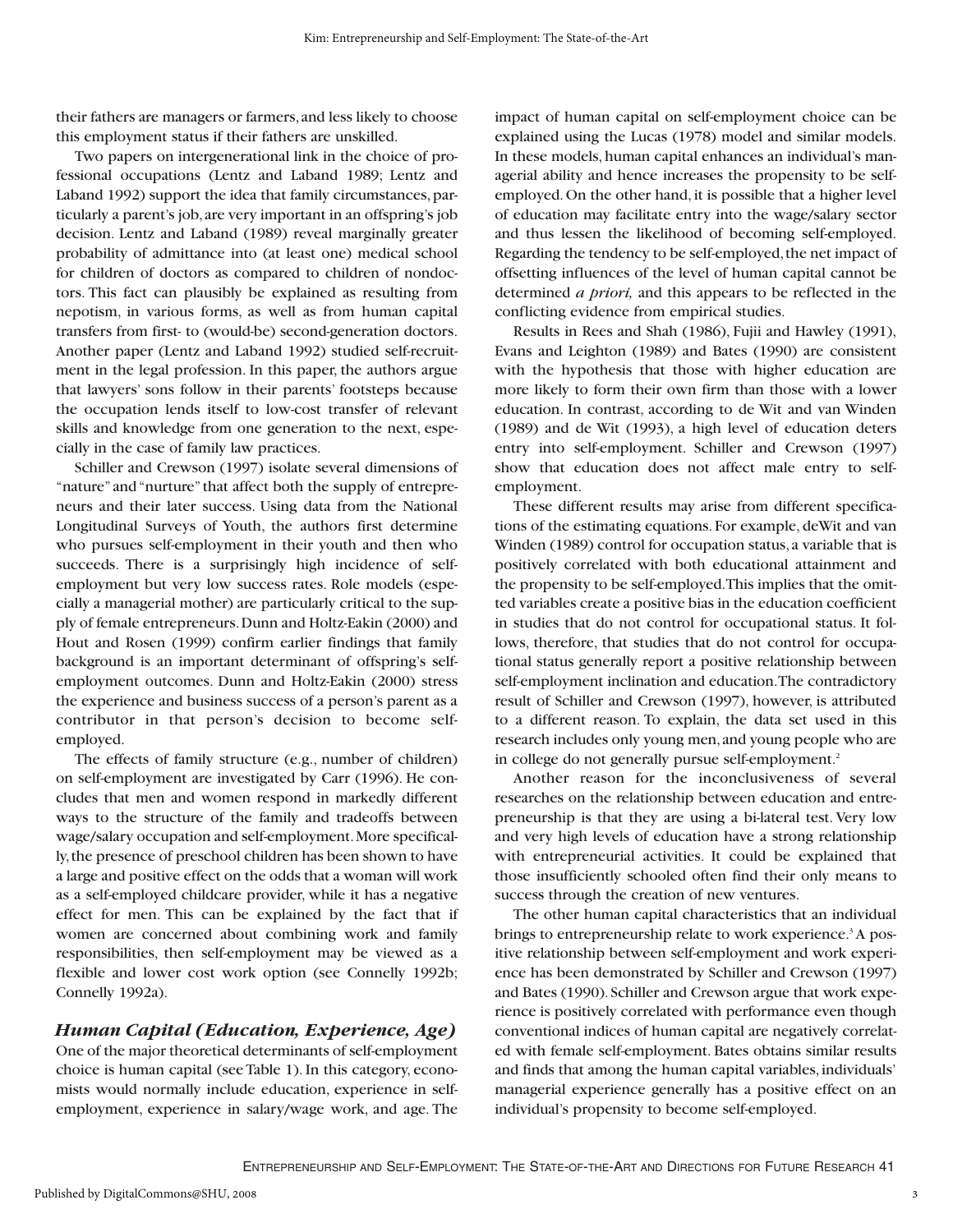|                     | Crewson $(1997)$<br>Schiller and | Borjas (1986) <sup>a</sup> |           |            |            | <b>Shah</b> (1986)<br>Rees and | Evans and<br>Leighton<br>(989) | $006D$<br><b>Bates</b> | Fujii and<br>Hawley<br>(1991) | van Winden (1989)<br>de Wit and |
|---------------------|----------------------------------|----------------------------|-----------|------------|------------|--------------------------------|--------------------------------|------------------------|-------------------------------|---------------------------------|
| Sample              | Male Females                     | White                      | Black     | Asian      | Mexican    | Total                          | White men                      | White males            | Total                         | Total                           |
| Period              | 1978-1991                        | 1970, 1980                 |           |            |            | 1978                           | 1981                           | 1976-1982              | 1983                          | 1952, 1958, 1983                |
| Data                | NLS <sup>b</sup> of Youth        | U.S. Census                |           |            |            | GHS78°                         | $\rm N\mathbb{I}$              | CBO <sup>d</sup>       | $\mathrm{SCF}^{\mathrm{e}}$   | Survey in Holland               |
| Functional Form     | Logit                            | Logit                      |           |            |            | Probit                         | Probit                         | Logit                  | Probit                        | Probit                          |
| Dependent Var.      | Ever Self-Employed               |                            |           |            |            | Self-employed                  | Self-employed                  |                        | Self-employed                 | Self-employed                   |
| Edu(yrs)            |                                  | $0.0629*$                  | $0.0649*$ | $0.0692*$  | $0.0835*$  | 2.182                          | $0.0469*$                      |                        | $0.1456*$                     | $-0.023$                        |
| $\overline{\omega}$ |                                  |                            |           |            |            |                                |                                |                        |                               |                                 |
| $13 - 15$           |                                  |                            |           |            |            |                                |                                | $0.1083*$              |                               |                                 |
| $\overline{16}$     |                                  |                            |           |            |            |                                |                                | 0.0838                 |                               |                                 |
| $16+$               |                                  |                            |           |            |            |                                |                                | $0.2522*$              |                               |                                 |
|                     |                                  |                            |           |            |            |                                |                                | $0.3074*$              |                               |                                 |
| Some college        | $0.072 - 0.333*$                 |                            |           |            |            |                                |                                |                        |                               |                                 |
| College grad        | $-0.150 - 0.382*$                |                            |           |            |            |                                |                                |                        |                               |                                 |
| experience          |                                  |                            |           |            |            |                                |                                |                        |                               |                                 |
| $\exp$              | $0.110* -0.003*$                 | $0.0353*$                  | 0.0223    | $0.0520*$  | $0.0544*$  |                                | $0.0631*$                      |                        | $0.1264*$                     | $-0.27*$                        |
| $exp^2$             |                                  | $-0.0004*$                 | 0.0000    | $-0.0003*$ | $-0.0006*$ |                                |                                |                        |                               |                                 |
| $\mathbf{A} ge$     | $0.486*0.549*$                   | $0.068*$                   |           |            |            | $5.881*$                       |                                |                        |                               |                                 |
| ${\rm Age}^2$       |                                  |                            |           |            |            | $-6.316*$                      |                                |                        |                               |                                 |
| $35 - 44$           |                                  |                            |           |            |            |                                |                                | 0.0274                 |                               |                                 |
| $45 - 55$           |                                  |                            |           |            |            |                                |                                | $0.0916*$              |                               |                                 |
| $55+$               |                                  |                            |           |            |            |                                |                                | $-0.0410$              |                               |                                 |

*New England Journal of Entrepreneurship, Vol. 11 [2008], No. 1, Art. 5*

 $a. exp = age$  $(edu-6)$ 

 $a$ .  $exp = age$ ( $edu$ - $6)$ 

b. NLS: National Longitudinal Survey.

b. NLS: National Longitudinal Survey.

c. GHS78: General Household Survey for 1978.

c. GHS78: General Household Survey for 1978.

d. CBO:Characteristics of Business Owners (CBO) Survey (1982).

d. CBO: Characteristics of Business Owners (CBO) Survey (1982).

e. SCF: Survey of Consumer Finances (1983).

e. SCF: Survey of Consumer Finances (1983).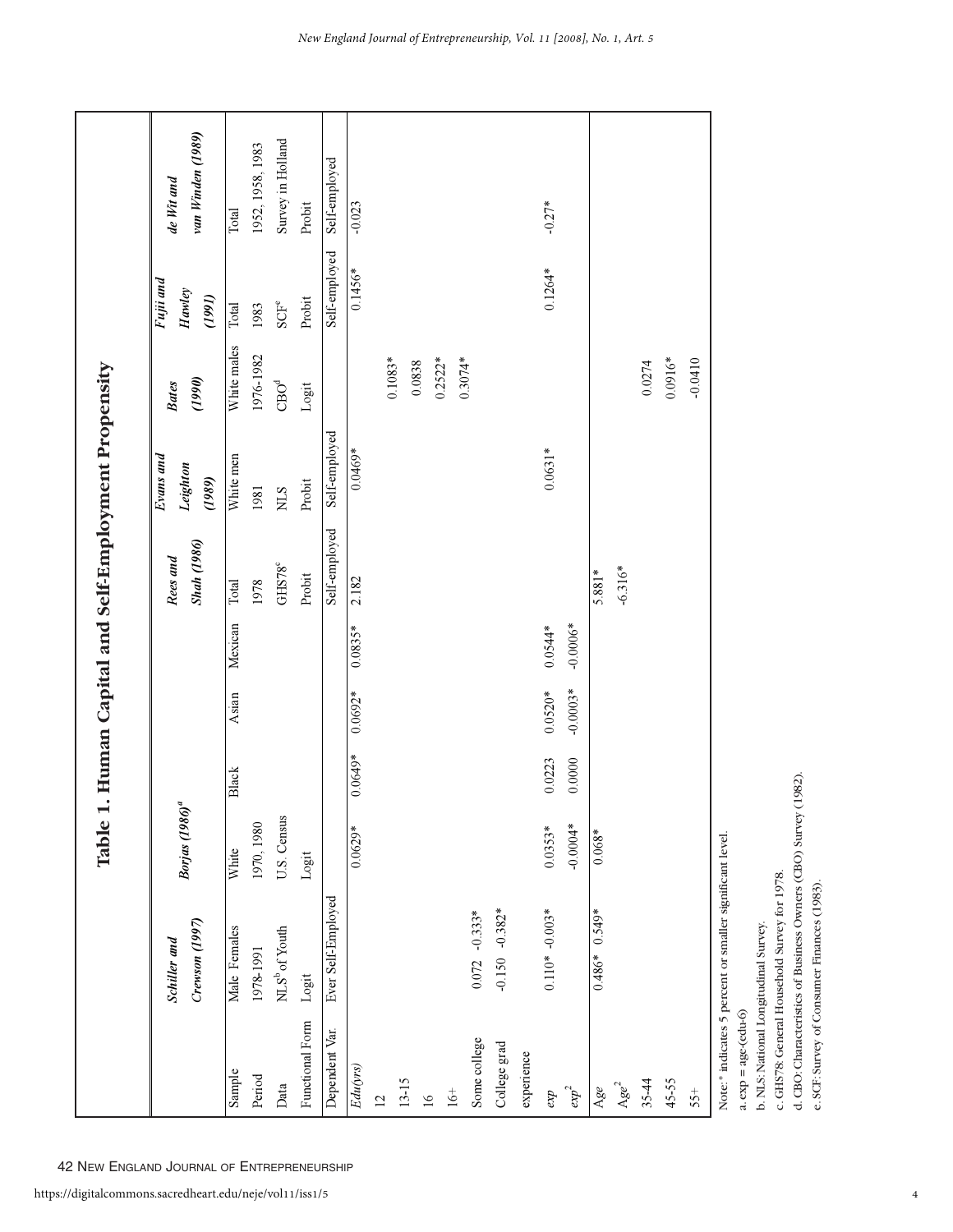Interesting research on the effect of human capital was conducted by Evans and Leighton (1989).They find that the probability of entering self-employment is independent of age or experience for the first 20 years of employment.This result is contrary to popular wisdom and inconsistent with Jovanovic's (1982) incomplete-information model and with standard job-shopping models of occupational choice, such as Johnson (1978) and Miller (1984), which predict that younger workers will try riskier occupations first. Jovanovic postulated that firms or individuals learn about their efficiency/ability as they operate in the industry or business. Efficient firms/individuals grow and survive; inefficient ones decline and fail.This implies that self-employed persons who are unsure of their own abilities at the beginning of a spell of self-employment will become aware of their suitability to self-employment through their experiences of success or failure.As time passes, the least able entrepreneurs realize their unsuitability and quit self-employment.These entrepreneurs who remain self-employed are more able, and therefore less likely to quit self-employment.

Other possible explanations of the self-employment effects associated with labor market experience are worth noting. For example, as labor market experience lengthens, an individual is able to accumulate the financial resources necessary for successful entrance into self-employment, and this financial capital factor, rather than human capital factors, explains the higher propensity for self-employment. Testing for labor experience in a self-employment model requires both information on labor market experience and information on financial capital. In fact, controlling for financial capital, Bernhardt (1994) reports that no statistical significance exists in the relationship between labor market experience and the propensity to be self-employed. Labor market experience may have a more minor role to play in the determination of self-employment status once liquidity constraints are accounted for.

#### *Ethnic Origin and Immigrant Background*

Another factor that has been argued to influence the choice between self-employment and paid employment is ethnic origin. Specifically, the analysis of self-employment among African Americans and other minorities is an issue that has received much attention in the self-employment literature.

Many authors, including Fairlie (1999), Fairlie (1994) and Borjas and Bronars (1989), have investigated why black selfemployed workers are underrepresented as a percentage of their population in comparison to whites. Using the Panel Study of Income Dynamics (PSID), Fairlie (1999) investigates why African-American males are one-third as likely to be self-employed as white males. He finds that racial differences in asset levels and probabilities of having selfemployed fathers explain a large part of the gap in the entry

rate into self-employment.

Borjas and Bronars (1989) seek to explain the gap of white and black self-employment rates using a theoretical model incorporating consumer discrimination, whereby white consumers choose not to purchase goods and services from black-owned business [see Becker (1971) for consumer discrimination in detail.].

On the other hand, several authors (Lunn and Steen 2005; Clark and Drinkwater 2000; Fairlie and Meyer 1996;Yuengert 1995; and Borjas 1986) argue that self-employment is more common among immigrant groups. One of the reasons suggested by Borjas (1986) is the "enclave" effect.That is, a geographic enclave of immigrants increases self-employment opportunities for those immigrants who share the same national background (or language), and are residents of the enclave. In many cases, immigrant groups live in particular areas and have preferences for special goods and services that coethnics may have an advantage in providing.For example, Jewish entrepreneurs are better providers of kosher goods to other Jews,and Italians are better providers of pasta to other Italians. Yuengert (1995), Aldrich and Waldinger (1990), and Borjas and Bronars (1989), however, find little support for the enclave hypothesis and provide contrary evidence on the importance of ethnic enclaves.Yuengert (1995) and Borjas and Bronars (1989) provide empirical evidence that self-employment rates are no higher in cities with higher concentrations of immigrants. Aldrich and Waldinger (1990) cite a counter example of self-employment rates of Jews in the early in 1990s, in particular, with high Jewish selfemployment rates in areas outside the main enclave of New York City.These counter evidences are usually explained by a "competition with one another" in the enclave market.

Instead of the "enclave" hypothesis, Yuengert's (1995) results support the "home-country self-employment" hypothesis and the "tax avoidance" hypothesis. Immigrants from countries with high self-employment rates (who are therefore more likely to possess small business skills) are more likely to enter self-employment. Also, immigrants are more concentrated in high-tax states, where self-employment (with its greater opportunities for tax avoidance) is more prevalent.

Other causes of the high rate of self-employment in immigrant groups might be discriminations and their English language skills (see Moore 1983; Light 1979). Light argues that individuals who are disadvantaged in the labor market are more likely to start businesses. Discrimination may push some individuals into self-employment. In addition, language barriers and ignorance of customs may make self-employment more desirable than available wage work.

#### *Liquidity Constraint Issues*

One of the questions considered in the self-employment lit-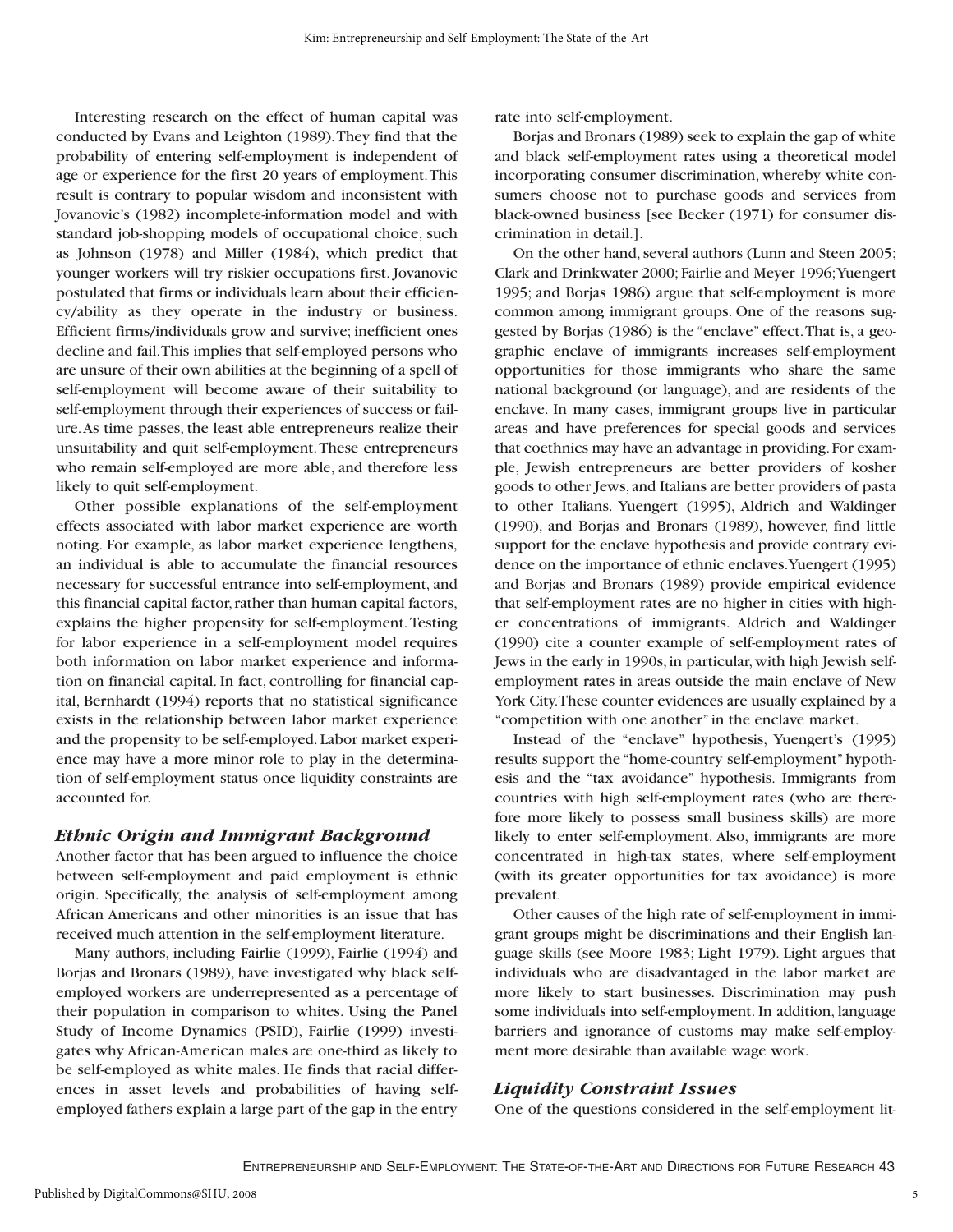erature is whether an individual who wants to establish a new business faces financial constraints (see Table 2). The basic issues of this research are the existence of liquidity constraints and the impact of the constraints on hindering people from starting a business.If financial markets work perfectly, then there should not be any constraints in borrowing to establish a new firm. However, financial markets are far from perfect, so not all entrepreneurs have access to collateral. Thus, some are unable to obtain financing, which results in more barriers—credit or liquidity constraints.

Many authors agree on the liquidity constraint hypothesis that is consistent with Knight's original thesis. For example, Meyer (1990) estimates logit equations using 1984 data from the survey of Income Program Participation (SIPP) and found that the probability of being self-employed increases with an individual's net worth, *ceteris paribus.* Similarly, Blanchflower and Oswald (1990) employ probit analysis to analyze the incidence of self-employment among a cross section of British males who were 23 years of age in 1981.The survey used in their research contained a question about the size of any gifts or inheritances that the respondent might ever have received and the response was included as an independent variable.The results suggest that such transfers are statistically significant and quantitatively important. They report that those who were given or inherited £5,000 were approximately twice as likely to set up a business than a person who had received nothing.

Blanchflower and Oswald (1990) use a dataset of British males who were 23 years of age in 1981. It might be argued that age 23 is too young as a cutoff to study self-employment.

Hence, Blanchflower and Oswald (1998) reexamine the analysis for the 1991 sweep of the panel, at which point these individuals were up to 33 years old. They obtained results consistent with previous results. Blanchflower and Oswald (1998) also provide interview evidence on capital constraints.4

In a study of the Canadian labor market, Bernhardt (1994) employs three variables to measure financial resources: employment status of spouse, availability of investment income, and ownership of home. The impact of each of these variables reflecting financial resources is positive and significant, implying that liquidity constraints are a barrier to selfemployment. Recent work by Astbro and Berrihardt (2005) shows that the magnitude of credit constraint is conditioned by the relative productivity of human capital. Henley (2005) argues that housing wealth appears to be significantly associated with small business job creation.

Fazzari, Hubbard, and Petersen (1988) find evidence of significant capital market imperfections even for publicly traded manufacturing corporations. Evans and Jovanovic (1989) have developed and estimated a behavioral model of entrepreneurial choice under liquidity constraints. Their results reject Schumpeter's view that capital markets allow a separation of the entrepreneurial and capitalist functions (i.e., liquidity constraints bind).It is estimated that entrepreneurs are limited to a capital stock that is no more than about one and a half times their wealth. As a result, almost all the selfemployers in their sample are estimated to devote less capital to their business than they would like to. Moreover, the authors find a negative correlation between net family assets

| <b>Table 2. Liquidity Constraints</b> |                                                 |                                                 |                |                            |  |  |
|---------------------------------------|-------------------------------------------------|-------------------------------------------------|----------------|----------------------------|--|--|
|                                       | <b>Blanchflower</b> and<br><b>Oswald</b> (1990) | <b>Blanchflower</b> and<br><b>Oswald</b> (1998) |                | <b>Bernhardt</b><br>(1994) |  |  |
| Sample                                | Total                                           | Males                                           | Females        | Total                      |  |  |
| Period                                | 1981                                            | Age 23 in 1981                                  | Age 33 in 1981 | 1981                       |  |  |
| Data                                  | NCDS <sup>a</sup>                               | <b>NCDS</b>                                     |                | SCCP <sup>b</sup>          |  |  |
| Functional                            | Probit                                          | Probit                                          |                | probit                     |  |  |
| Form                                  |                                                 |                                                 |                |                            |  |  |
| Dependent var                         | Self-Employed                                   | Self-Employed                                   |                | Self-Employed              |  |  |
| Inheritance                           | $0.117*$                                        | $0.00016*$                                      | $0.0012*$      |                            |  |  |
| Inheritance <sup>2</sup>              | $-0.004*$                                       | $-0.0041*$                                      | $-0.0017*$     |                            |  |  |
| Spouse works                          |                                                 |                                                 |                | $0.252*$                   |  |  |
| Investment                            |                                                 |                                                 |                | $0.0177*$                  |  |  |
| income                                |                                                 |                                                 |                | $0.273*$                   |  |  |
| Own home                              |                                                 |                                                 |                |                            |  |  |

\* indicates 10 percent or smaller significant level. SCF: Survey of Consumer Finances.

a. NCDS: National Child Development Study in U.K.

b. SCCP: Social Change in Canada Project in 1981 survey.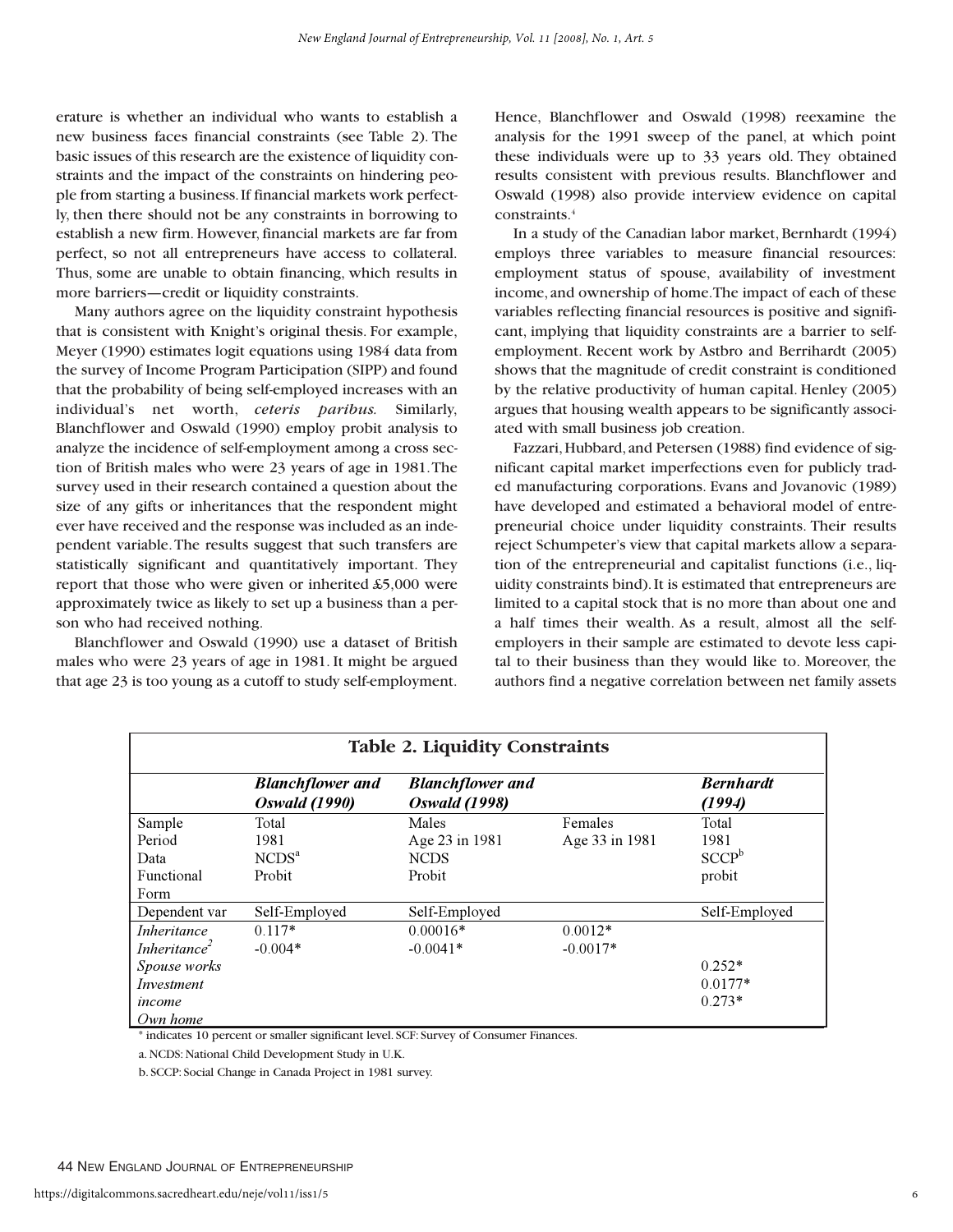and (unobserved) entrepreneurial ability. This finding suggests that self-employers, particularly those with high ability, face binding financial constraints.

This negative correlation was thought theoretically implausible. Xu (1998) extends the Evans and Jovanovic model so that wealth is endogenized and shows that their result may be due to a downward bias in their wealth data.<sup>5</sup> Using less-biased wealth data to reestimate the Evans and Jovanovic model, he found a positive correlation between wealth and ability, which is theoretically more justifiable.<sup>6</sup> This article questions the significance, effect, and even the existence of a liquidity constraint.

In addition to the contradictory econometric results, measuring the effect or existence of liquidity constraints poses conceptual problems. Consider a hypothetical individual who desires to be self-employed but is currently capitalconstrained. Assume that over time, the individual amasses enough assets by decreasing consumption until he or she accumulates enough savings to pursue self-employment.The observed action of entering self-employment without "outside" help would generally be considered evidence that individuals are not capital-constrained in the long run.The conclusion could be drawn that liquidity constraints are not binding because individuals are able to amass the necessary funds without outside intervention. Yet the reason for the high savings over time may have been that financial capital was not available to the individual, necessitating a postponement of start-up.It is difficult to uncover which individuals in a given year of a sample are actually "peers" with respect to liquidity constraint.An individual who saves a higher fraction of yearly income from all sources will build up savings and assets and will appear to be "unconstrained," while another individual with the same yearly income and initial endowment but a low savings rate may appear "constrained." Such conceptual and practical problems help explain the varied results researchers report with respect to the liquidity constraint.

The advantage of using cross-sectional methods is that the study requires only a single survey. Cross-sectional statistics provide a snapshot of the self-employed at a given point in time.They are also valuable tools for describing the population of self-employed individuals.

However, cross-sectional data studies suffer from several drawbacks. First, cross-sectional studies do not yield information on self-employment behavior over time. Second, crosssectional data do not provide a great deal of insight into the creation and discontinuation of small businesses. Since no business start-ups or dissolutions are observed, there is no way to examine the factors that influence these events.Third, potentially severe endogeneity problems can arise with the use of cross-sectional data. Fourth, the probability of being self-employed at a point in time,*t,* depends on the underlying probability of switching into self-employment at some previous time and surviving until time *t*.The cross-sectional estimates confound the determinants of entry and survival.

#### **Dynamics of Self-Employment Choice**

The static model of self-employment using cross-sectional data has failed to explain the determinants of switching into and out of self-employment, and the growth and survival from such a venture. This limitation is addressed by several studies of dynamic self-employment. These can be distinguished into studies using transition analysis and those using duration models.

#### *Transition Analysis*

To examine the propensity for individuals to enter or leave self-employment, some authors have used transition matrix analysis. Fairlie (1999) and Evans and Leighton (1989) have calculated the transition rates into and out of self-employment in the United States (see Table 3). Estimates by Fairlie (1999), using PSID data, indicate that black men enter selfemployment from wage/salary work at a much lower rate than white men (2.02% compared to 3.95%). In addition, black men exit from self-employment at a much higher rate than white men (36.64% compared to 18.51%). Evans and Leighton (1989) also report similar estimates using the oneyear transition rates of white males in their sample.They estimate entry rates of 4.0 percent and 2.5 percent and exit rates of 13.8 percent and 21.6 percent using data from the National Longitudinal Survey of Young Men for 1966–1981 and the Current Population Surveys for 1968–1987, respec-

| <b>Table 3. Transition Rates</b>          |                                    |                              |                                |                                |  |  |
|-------------------------------------------|------------------------------------|------------------------------|--------------------------------|--------------------------------|--|--|
|                                           | Fairlie (1999)                     |                              | Evans and<br>Leighton (1989)   |                                |  |  |
| <b>Data</b><br><b>Sample</b>              | <i><b>PSID</b></i><br><b>Black</b> | <b>Males</b><br><i>White</i> | <b>NLSY, 66-81</b><br>White Mn | CPS, 68-87<br><b>White Men</b> |  |  |
| Transition rate into<br>self-employment   | 2.07                               | 395                          | 4.0                            | 2.5                            |  |  |
| Transition rate out of<br>self-employment | 36.34                              | 18.51                        | 13.8                           | 21.6                           |  |  |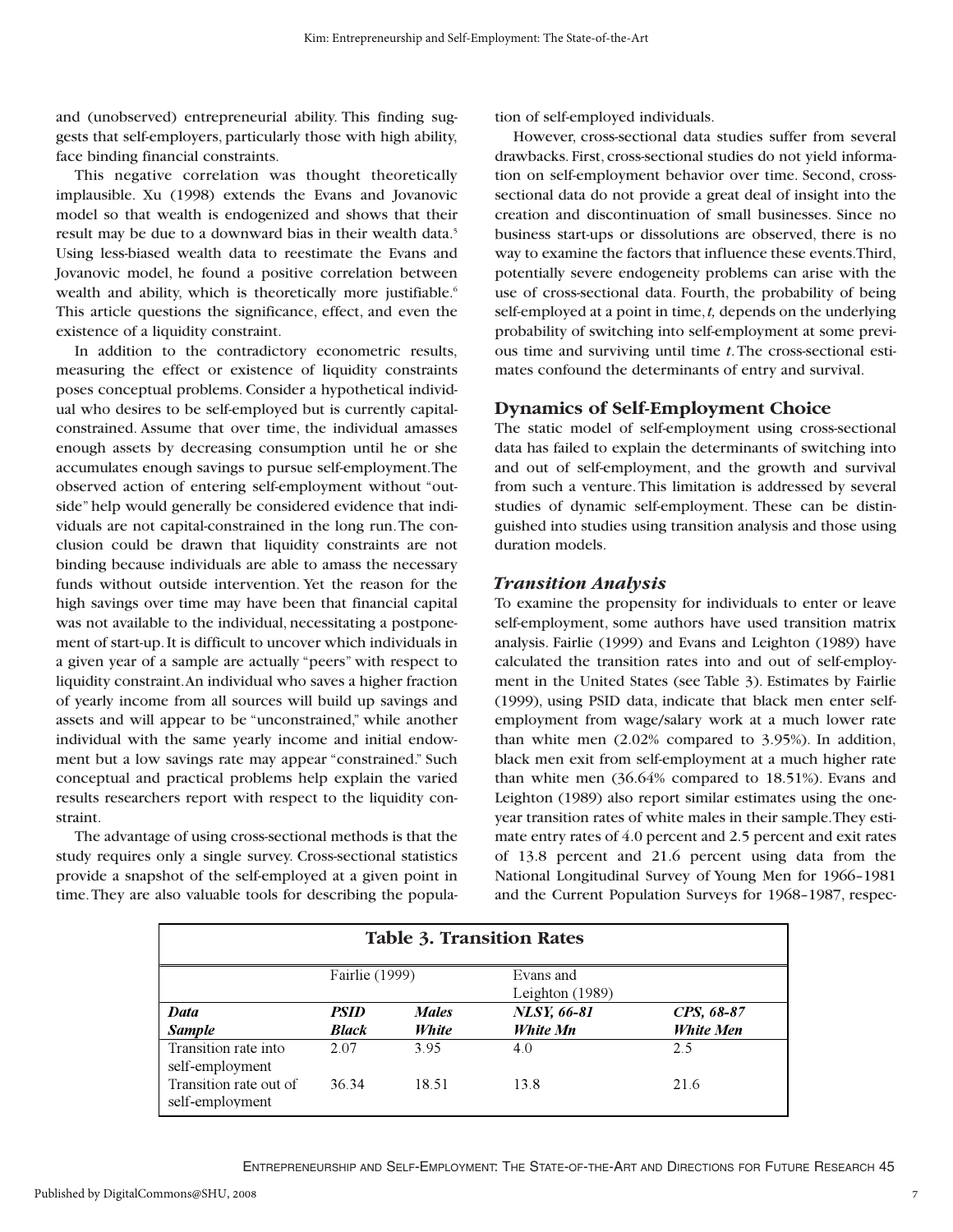tively. Kuhn and Schuetze (2001) also showed the transition patterns of self-employment using the Canadian Survey of Consumer Finances.

These transition matrices are highly useful for characterizing the percentage of a certain population switching between different employment modes in two particular surveys. However, a rich set of covariates cannot be easily incorporated into transition matrix analyses.Thus, transition analysis fails to explain the determinants of entry into and exit from self-employment.To study the factors influencing transitions to self-employment, several studies employ a variety of panel data techniques, including binary logit or probit models and/or multinomial logit models. The advantage of logit or probit models over simple transition matrix analysis is that individual characteristics are incorporated into the model.

A summary of the key findings of these studies follows. These findings are organized on the basis of the characteristics used as determinants of the entry into and exit from selfemployment.

Dunn and Holtz-Eakin (2000) investigate the relative importance of family financial and human capital in the transition to self-employment. In particular, they estimate the impact of an individual's own wealth, human capital, parental wealth, and self-employment experience on the probability that an individual transit from wage/salary to self-employment.Fairlie (1999) examines the causes of racial differences in both the transition rate into, and the transition out of, self-employment. Specifically, he examines the extent to which racial differences in education, asset levels, parental financial resources, and parental self-employment contribute to the black/white gap in the entry, exit, and selfemployment rates. Carrasco (1999) focuses on estimating the effect of being unemployed on the probability of starting a business and on self-employment duration, using longitudinal data from the Spanish Continuous Family Expenditure Survey (ECPF) for 1985 to 1991. He also analyzes the effect of capital and unemployment benefits on the probability of transition. Carrasco's (1999) purpose is to study the factors influencing the decision to enter into selfemployment and the likelihood of remaining in business. One of the principal findings is that unemployed individuals are more likely to switch into self-employment, a finding consistent with the view that the disadvantaged tend to become self-employed. Also, he finds that receiving unemployment benefits reduces the probability of entering selfemployment.

The focus of Blanchflower and Meyer (1994) is the transition of Australian and U.S. youth (age 16–25 years) from wage/salary employment into self-employment.The focus of Bates'(1990) study is to determine the empirical relevance of Lucas' (1978) hypothesis on managerial ability and entrepre-

neurship, and Jovanovic's (1982) hypothesis regarding individuals' learning ability and business survival. Evans and Jovanovic (1989) and Evans and Leighton (1989) look at the roles of education and liquidity constraints on transition in and out of self-employment. Carroll and Mosakowski (1987) focus on the process of entry into self-employment at various stages of a person's career, and career differences between the self-employed and the conventionally employed.

The determinants of employment choice that are emphasized in transition analysis on self-employment are similar to those discussed in cross-sectional analyses.Among these are educational attainment, labor market experience, liquidity constraints, and income.

#### *Years of Education*

Educational attainment is a key determinant of the propensity to be self-employed. Unlike the conflicting results obtained in cross-section studies,this variable in longitudinalbased studies generally positively affects the probability of entering self-employment. However, the levels of significance differ across studies. Evans and Jovanovic (1989) and Evans and Leighton (1989) report that the education effect on transition to self-employment is insignificant. In comparison, Blanchflower and Meyer (1994) show a positive and significant relationship between years of education and the transition to self-employment using U.S.labor market data.7The difference in significance levels may be due to the time element introduced into the study with the use of longitudinal data, but it is more likely to be due to the correlation between educational attainment and financial capital (Bates 1990). The financial capital structure of small businesses at the point of start up could be considered as an endogenous variable. Specifically, education level is a major determinant of the loan amounts that commercial banks extend to small business formations.

#### *Labor Market Experience*

Labor market experience is significant in determining an individual's inclination to switch from wage/salary employment to self-employment. Using age and age-squared as a measure of experience in labor markets, Blanchflower and Meyer (1994) find that the transition to self-employment is significantly influenced by labor market experience for youth in the Australian labor market.Mixed results are reported, however, when more refined measures (i.e., wage experience and self-employment experience) of labor market experience are used. For instance, Evans and Leighton (1989) report that previous self-employment experience has a positive and significant impact on the transition to self-employment, while the impact of previous wage experience on switching to self-employment is not significant at conventional levels.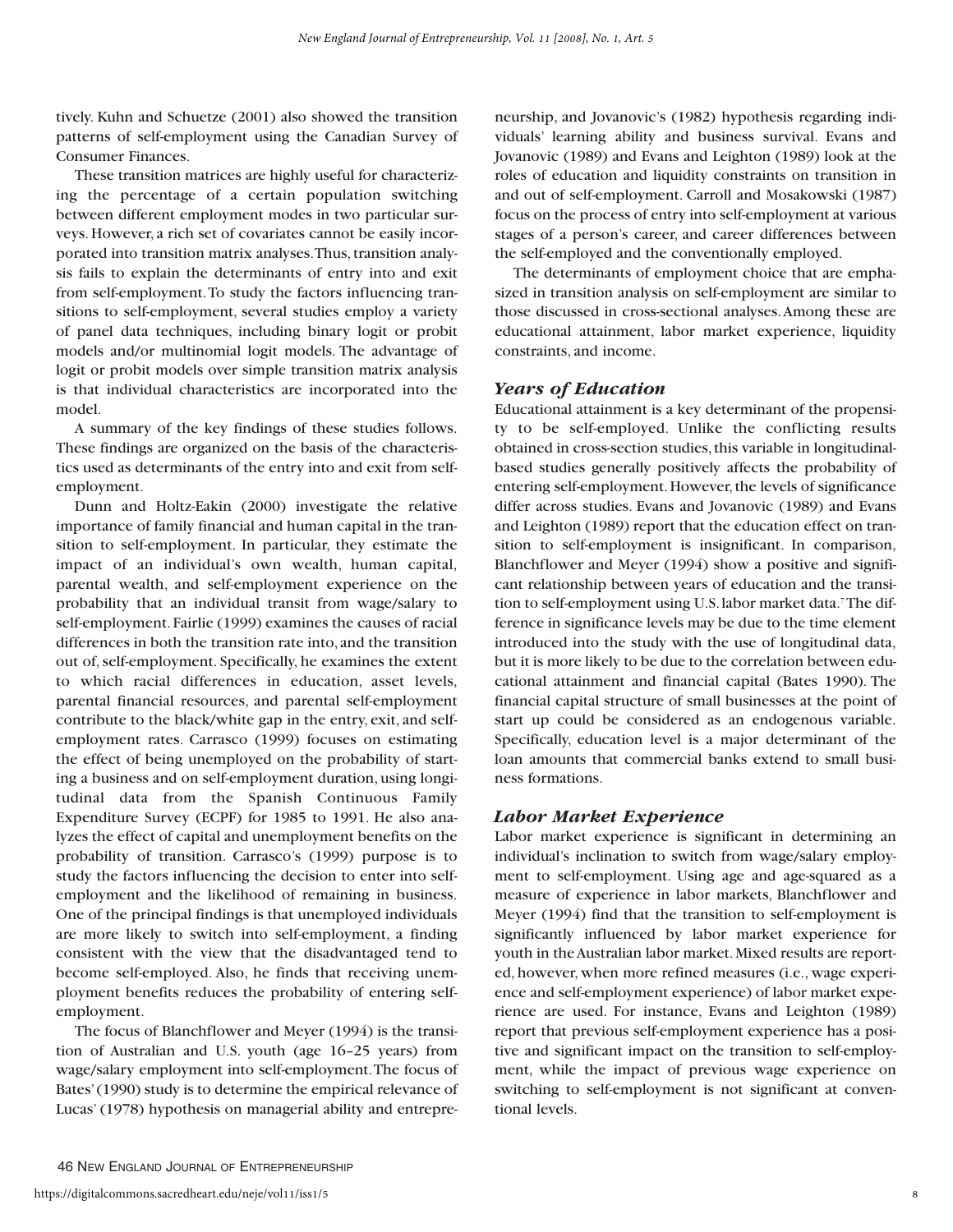This is consistent with Jovanovic's (1982) proposition that individuals are able to learn from past experience, and that experience accumulated in the self-employment sector will be more useful to their employment decisions.Accordingly, a long experience in self-employment indicates that the individual is effective and has strong ability. On the contrary, Evans and Jovanovic (1989) report that the coefficient on previous wage/salary experience is positive and significant, though they did not consider self-employment experience. The general finding from these results, therefore, is that experience affects employment choice, and that labor market experience accumulated in the self-employment sector is particularly relevant in explaining the transition to the selfemployment or entrepreneurial sector.

#### *Financial Capital and Income*

Several longitudinal studies of self-employment have tested the importance of the availability of capital when an entrepreneur starts a new business. Most longitudinal studies are consistent with the hypothesis that entrepreneurial activity is restricted by liquidity constraints, either by preventing firm entry (Evans and Jovanovic 1989; Evans and Leighton 1989; Holtz-Eakin, Joulfaian, and Rosen 1994b; Blanchflower and Oswald 1998; Carrasco 1999) or by affecting firm longevity (Evans and Leighton 1989; Bates 1990; Holtz-Eakin, Joulfaian, and Rosen 1994a).

Evans and Leighton (1989) study the individual determinants of observed switches from wage employment to selfemployment and compare these results to their findings on selection and earnings. One of their key findings is that the availability of more assets results in a higher probability of switching from wage employment to self-employment.

The dynamic studies of Carrasco (1999) and Evans and Jovanovic (1989) aim at determining whether liquidity constraints play a role in the decision process to become an entrepreneur (and to start at the most profitable scale).They find empirical support for binding liquidity constraints, as capital assets have a positive effect on the wage-worker's probability to start a business.

To test whether an individual's wealth affects the probability of becoming an entrepreneur and, conditional on becoming an entrepreneur, whether liquidity constraints affect the viability of entrepreneurial enterprises,Holtz-Eakin,Joulfaian, and Rosen (1994b), Holtz-Eakin, Joulfaian, and Rosen (1994a) employ a sample of people who received inheritance using tax return data.They find that the probability of becoming an entrepreneur rises with the size of the inheritance.They also show that receiving an inheritance increases the probability that self-employed individual will stay in business rather than become a wage earner.

Evans and Jovanovic (1989) and Evans and Leighton (1989) report a nonmonotonic relationship between family net

worth and the transition to self-employment. Initially, an increase of the individual's net worth increases the propensity to enter into self-employment. However, beyond a certain level, an increase in net worth decreases transition to selfemployment status. Nonmonotonicity might be explained by the diminishing importance of net worth and liquidity constraints. As wealth increases, the importance of any initial constraint diminishes, though the impact in this regard is relatively more important at low levels of wealth.It also might be the case that as an individual's net wealth increases, the degree of risk aversion rises. Because self-employment is assumed to be risky, individuals may hesitate to switch to self-employment.

An individual's earnings may also influence entry into selfemployment.The effects of earning can be derived through variables for personal income or the minimum wage. Studies by Evans and Jovanovic (1989), Evans and Leighton (1989) and Blanchflower and Meyer (1994) all found that individuals with relatively low wages are more likely to switch into self-employment.

The impacts of other variables have been analyzed in longitudinal studies, including tax policy, marital status, industry of occupation, and physical disability.8 With regard to tax policy, it has been considered that progressive taxation could, in principle,encourage entry via insurance for risk-averse entrepreneurs through the tax system or through offering greater incentives to avoid taxes on self-employment income. However, Gentry and Hubbard (2000) find no evidence to support such claims.Their empirical results using PSID imply a significant increase in entrepreneurial entry when tax rates are less progressive. In the case of marital status, the estimated effect of using longitudinal data (negative and significant) differs from that obtained using cross-sectional data. On the contrary, the effect of occupation on self-employment decision remains the same across different types of analysis with individuals employed in wholesale and retail trade, personal services, construction, and agriculture possessing a higher propensity to be self-employed than those working in administrative jobs (e.g., clerical).

#### *Duration Analysis or Hazard Model Analysis*

Studies using discrete choice models properly characterize the propensity for individuals to begin or quit self-employment. However, discrete choice models do not easily provide information about the duration dependence of self-employment failure rates.

Estimates of the duration dependence can be obtained from a hazard model analysis and have an explicit interpretation within the context of self-employment theory. For example, Jovanovic (1982), Jovanovic (1979) and Miller (1984) have put forward theories of job matching which imply entrepreneurs who remain self-employed for a long time are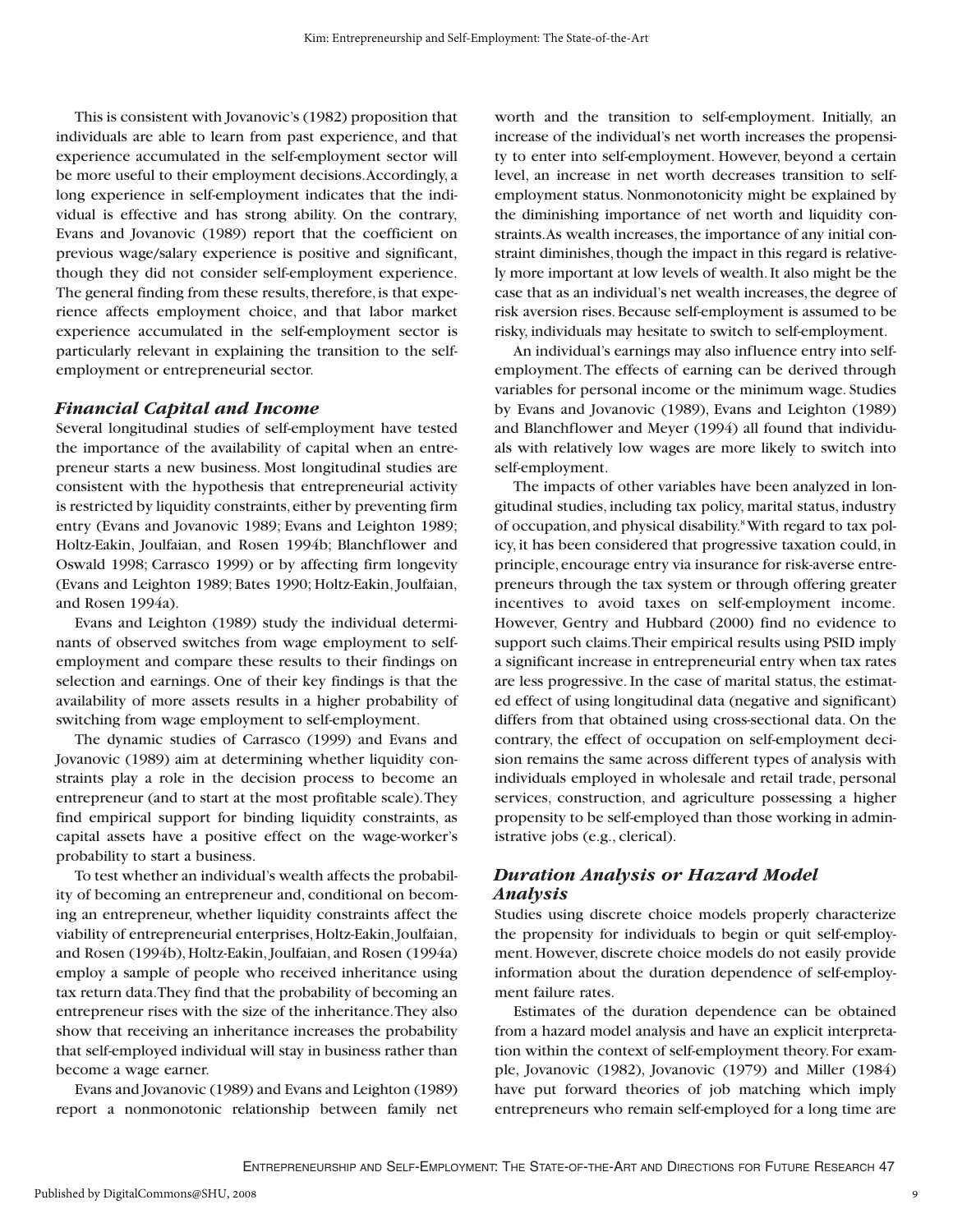more able, and are therefore less likely to quit self-employment. Characterizing the duration dependence of selfemployment rate is a step toward understanding the dynamics of entrepreneurship.

Carrasco (1999) constructed a self-employment model using discrete survival analysis. He used semiparametric methods for maximum likelihood estimation of single-risk models with unrestricted base-line hazards by specifying duration dependence in a flexible way. He then estimated a competing risks model to distinguish exit into employment from exit into unemployment.The paper's main conclusion is that the probability of departing from self-employment decreases with duration in self-employment.

Evans and Leighton (1989) also obtained similar results on duration dependence for self-employment, using nonparametric hazard estimators to find that the probability of leaving self-employment declines with the length of time an individual is self-employed. They used data for 460 NLS white men who were observed from the time of entry to the end of the survey.They found that the hazard rate decreases with the duration in self-employment, falling from about 10 percent in the early years to 0 percent by the 11th year in selfemployment.

Carroll and Mosakowski (1987) use the proportional hazards model of Cox (1972) to study the dynamics of selfemployment. Instead of making the duration dependence model explicitly, they focus on the contribution of the substantive variables to self-employment behavior—not the duration dependence of this behavior.They examine data on the propensity of West German individuals to become selfemployed and show that the probability of a person entering into self-employment at any stage in the life cycle is heavily dependent on prior engagement in self-employment or family employment.

#### *Time Series Analysis*

Time series analysis uses yearly aggregate or cross-sectional data and examines self-employment behavior over time. One of the few such studies was done by Blau (1987).The focus of Blau's work is to determine the causes behind the changes in self-employment rate using a general equilibrium model and the data from the Current Population Survey (CPS). In this paper, changes in technology, industrial structure, tax rates, and Social Security retirement benefits were indicated as the main causes of changes in self-employment rate. Devine (1994) also used time series data from the CPS to investigate the causes of the rise in female self-employment rate.

#### **Conclusion and Directions for Future Research**

This brief outline of major issues of theoretical and empirical entrepreneurship (self-employment) reveals that several

characteristics have been generally agreed upon as determinants of self-employment, but that some issues remain controversial.One might consider the debate having been settled with regard to the set of determining factors, while the second set of remaining factors provides opportunities for further research.The following is a short overview of the set of issues for which there is widespread agreement and a contrast with those for which consensus is yet to be reached.

Empirical evidence indicates that father's self-employment status is a significant determinant of self-employment choice among offspring. Consequently, the son or daughter of the self-employed displays a greater propensity to become an entrepreneur. However, it is not known whether the offspring of such parents has a higher probability to succeed once he or she enters into self-employment.

Many authors agree on the liquidity constraint hypothesis consistent with Knight's thesis that bearing risk is one of the essential characteristics of self-employment. This consensus views the initial amount of capital as a very important factor of being self-employed. It also suggests that capital markets provide too little capital to self-employed individuals due to problems of moral hazard and adverse selection.

In comparison, the estimated impact of educational attainment differs across studies.The positive effect of education on self-employment probabilities can be explained by Lucas' (1978) model that human capital enhances an individual's managerial ability and hence increases the proclivity to be self-employed.A negative effect may result if a higher level of education facilitates entry into the wage sector and thus reduces the likelihood of becoming self-employed. Labor market experience has been shown to be significant in determining the individual's propensity to switch from wage employment to self-employment. Also, many studies report negative and significant impacts of self-employment duration on exit (entry) hazard rates.These results support Jovanovic's (1982) "learning model,"which postulates that individuals (or firms) are able to learn from past experience whether they have ability in their current job,and experience accumulated is useful to the next job choice or business choice.The general theme is that labor market experience affects employment choice, and that experience accumulated in the selfemployment sector is particularly relevant in explaining entrepreneurial entry decisions.

It is generally accepted that African-Americans have a lower probability of becoming self-employed than whites. Asset levels and probabilities of having self-employed fathers are posited as explanations of the gap between the two selfemployment rates. In addition, there is a small but important set of studies that demonstrate that ethnic enclaves influence the self-employment choice of immigrant groups.These studies show that ethnic enclaves provide a market for selfemployed immigrants where they can cater to other individ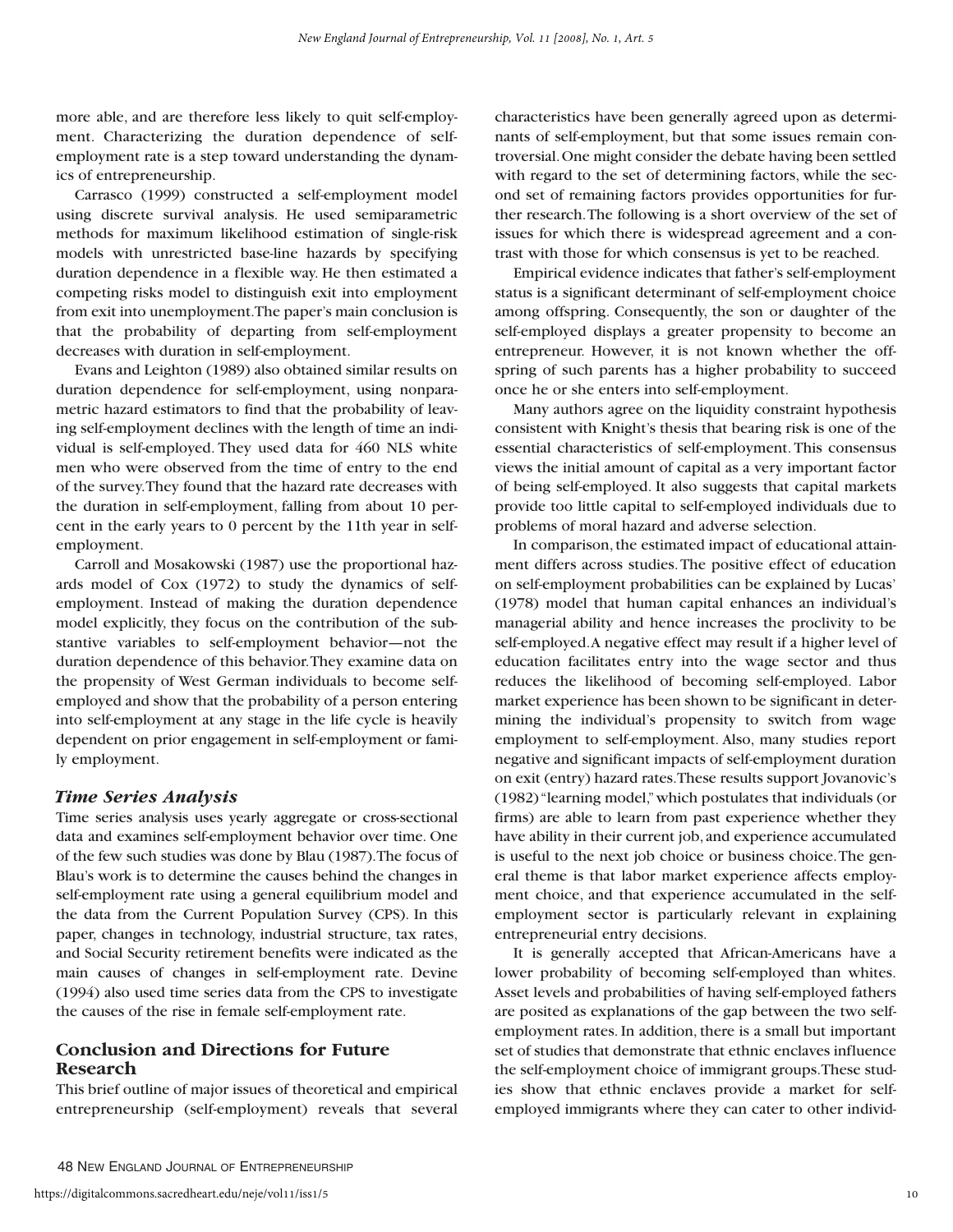uals from the same ethnic background. In this context, the segregation of immigrants from the general community encourages self-employment and helps ease the transition to self-employment for newly arrived immigrants.

Empirical studies of self-employment have provided a solid basis for understanding the determinants of employment status. Most of the research is based on simple static models of self-employment. Because of data limitations, only a small portion of this research is focused on the dynamic analysis using longitudinal data. Several articles have suggested that cross-sectional analysis is not the most suitable method for the study of self-employment. To wit, Meyer (1990) argues that a superior approach is to use longitudinal data to examine self-employment. Additional work using dynamic analysis is needed to enhance our understanding of the self-employment process.

In particular, cross-section analyses have examined the determinants of entry into self-employment (i.e., the entrepreneurial sector). These studies, however, tend to look at the proportion of people who are self-employed individuals at any given point in time. They show that some groups, such as white males and older educated individuals, are more likely to be self-employed than other groups. They do not show, however, the extent of turnover in the self-employment

group; that is, whether individuals move in and out of selfemployment or are self-employed for a long period of time. They also do not show whether differences in self-employment rates between groups is primarily due to their different propensity to enter self-employment or due to their different persistence once they enter. In other words, it is not known whether white males are more likely to be self-employed because they are more likely to try self-employment (compared to other groups) or because they are more likely to succeed in self-employment once they try (again, compared to other groups). Similarly, we do not know whether older educated individuals are more self-employed because they tend to be more successful or because they are more likely to pursue entrepreneurial activities. More research will be needed to address these issues by studying the dynamics of self-employment.

Finally, more needs to be known about who succeed in small businesses. People who become successful selfemployed may differ in a variety of unmeasured ways from those unsuccessful self-employed individuals. Entrepreneurial ability may come from "nature" or "nurture" or both. Questions about the effects of "nature" on entrepreneurial ability are important and interesting aspects of any such research.

#### **Acknowledgment**

The author wishes to thank George Deltas for advice and support.All errors are those of the author.

#### **Endnotes**

1.The standard Rotter test consists of an internal-external scale.This is a measure of perceived "locus of control,"where the individual believes he or she is in charge of his or her destiny (internal), or it is determined by forces beyond his other control (external).The test comprises of a number of questions, and two choices (reflecting internal and external beliefs) are provided for each question.The respondent is asked to select the choice he or she believes to be true.The Rotter score is calculated as the total number of external choices made by the respondent.The Rotter test score may be related to personal, social, or cultural variables.

2.The NLSY covers only the early stages of the work-life cycle, up to age 35 in 1991.

3.In most cases,indirect measures of work experience were used.Some researchers used the individual's age as a proxy for labor market experience.Sometimes labor market experience is computed from information on the individual's age and years of education. For example, experience = (age - years of education - 5 or 6).

4.They analyze two surveys.The first is the British Social Attitudes (BSA) Survey series, an annual random sample providing data from 1983 to 1989.The second is the National Survey of the Self-Employed (NSS), a 1987 government-sponsored random sample of approximately 12,000 adults interviewed in Britain in the spring of 1987.

5.Xu (1998) argues that many individuals did not report full asset information,which caused a downward bias of wealth in the National Longitudinal Survey dataset used by Evans and Jovanovic (1989).

6. Xu (1998) includes only individuals who reported full asset information.

7. However, they do not show a significant influence of additional years of schooling on the probability of being self-employed in the Australian labor market. 8. See the findings of Gentry and Hubbard (2000), Fairlie (1999), Blanchflower and Meyer (1994), Bernhardt (1994), Evans and Jovanovic (1989) and Evans and Leighton (1989) for details.

#### **References**

Aldrich, H. and R.Waldinger. 1990. Ethnicity and entrepreneurship. *Annual Review of Sociology* 16, 111–135.

Arenius, P., and M. Minniti. 2005. Perceptual variables and nascent entrepreneurship. *Small Business Economics* 24, 3: 233–247.

Arum, R. 2004. Entrepreneurs and laborers:Two sides of self-employment activity in the United States. In *The Reemergence of Self-Employment:A Comparative Study of Self-Employment Dynamics and Social Inequality*.W. M\_ller and R.Arum, eds. Princeton University Press.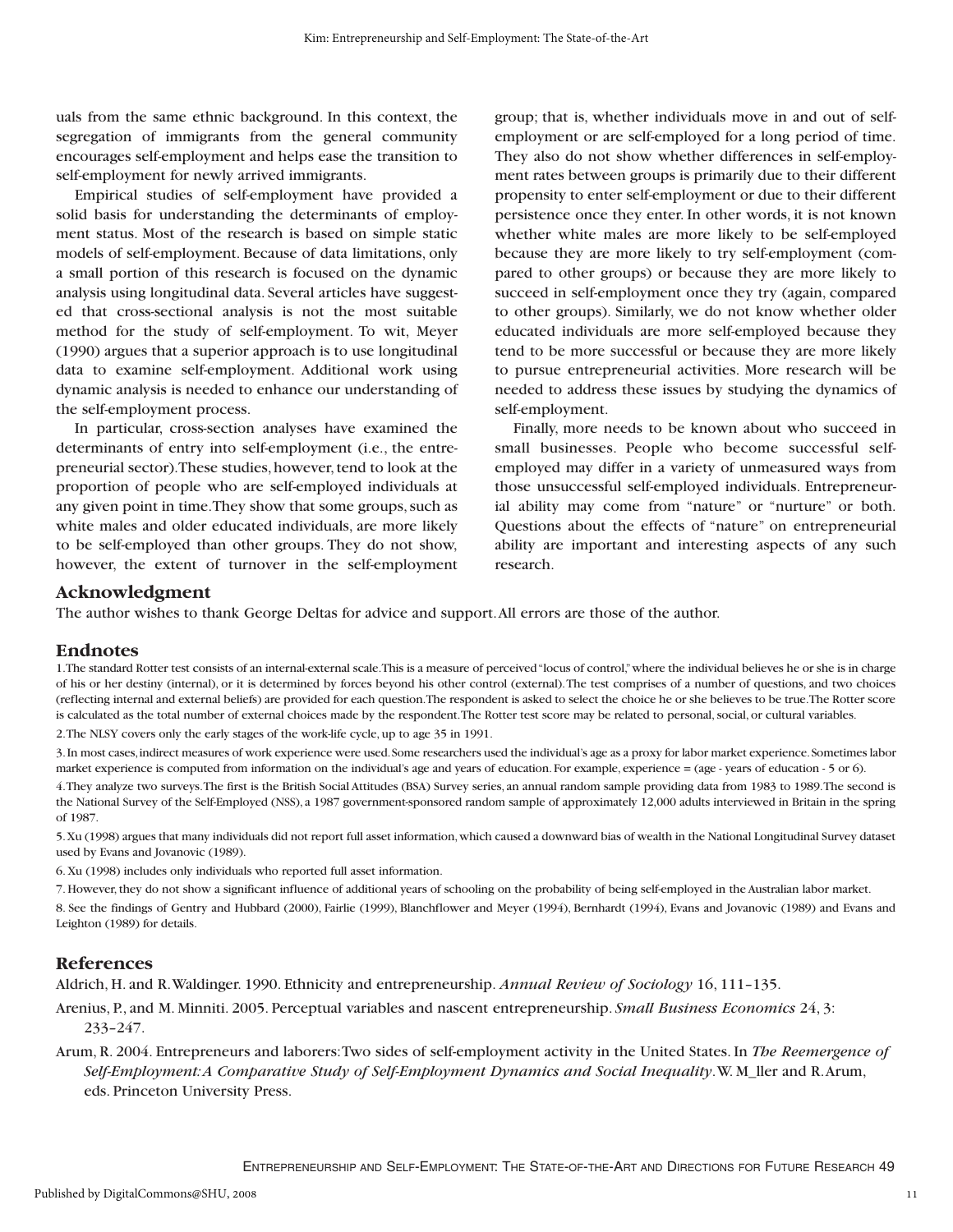Astbro,T., and I. Bernhardt. 2005.The winner's curse of human capital. *Small Business Economics* 24, 63–78.

- Bates,T. 1990. Entrepreneur human capital inputs and small business longevity. *Review of Economics and Statistics* 72, 551–559.
- Becker, G. S. 1971. *The economics of discrimination.* Chicago: University of Chicago.
- Bernhardt, I. 1994. Comparative advantage in self-employment and paid work. *Canadian Journal of Economics* 27: 273–289.
- Beugelsdijk, S., and N. Noorderhaven. 2005. Personality characteristics of self-employed; an empirical study. *Small Business Economics* 24: 159–167.
- Blanchflower, D. G. 2000. Self-employment in OECD countries. *Labour Economics* 7, 5: 471–505.
- Blanchflower, D. G., and B. D. Meyer. 1994.A longitudinal analysis of the young self-employed in Australia and the United States. *Small Business Economics* 6: 1–19.
- Blanchflower, D. G., and A. J. Oswald. 1998.What makes an entrepreneur? *Journal of Labor Economics* 16: 26–60.
- Blanchflower, D. G., and A. J. Oswald. 1990.What makes a young entrepreneur? *National Bureau of Economic Research Working Paper* No. 3252.
- Blau, D. M. 1987.A time-series analysis of self-employment in the United State.*Journal of Political Economy* 95, 445–467.
- Borjas, G.. 1986.The self-employment experience of immigrants. *Journal of Human Resources* 21: 487–506.
- Borjas, G., and S. G. Bronars. 1989. Consumer discrimination and self-employment.*Journal of Political Economy* 97: 581–605.
- Brock,W.A., and D. S. Evans. 1986. *The economics of small business:Their role and regulation in the U.S. economy.* New York: Holmes and Meier.
- Bruce, D., and H. J. Schuetze. 2004.The labor market consequences of experience in self-employment. *Labour Economics* 11, 5: 575–598.
- Carr, D. 1996.Two paths to self-employment? Women's and men's self-employment in the United States, 1980. *Work and Occupations* 23, 26–53.
- Carrasco R. 1999.Transitions to and from self-employment in Spain:An empirical analysis. *Oxford Bulletin of Economics and Statistics* 61: 315–341.
- Carroll, G. R., and E. Mosakowski. 1987.The career dynamics of self-employment. *Administrative Science Quarterly* 32: 570–589.
- Chell, E., J. Haworth, and S. Brearley. 1991. *The entrepreneurial personality: Concepts, cases and categories.* London and New York: Routledge.
- Clark, K. and S. Drinkwater. 2000. Pushed out or pulled in? Self-employment among ethnic minorities in England and Wales. *Labour Economics* 7, 603–628.
- Connelly R. 1992a.The effect of child care costs on married women's labor force participation. *Review of Economics and Statistics* 74, 83–90.
- Connelly R. 1992b. Self-employment and providing child care. *Demography* 29, 17–29.
- Cox, D. R. 1972. Regression models and life tables.*Journal of the Royal Statistical Society* (B) 34, 187–200.
- de Wit, G. 1993. *Determinants of self-employment.* Heidelberg: Physia-Verlag.
- de Wit, G.. and F.A.A.M. van Winden. 1989.An empirical analysis of self-employment in the Netherlands. *Small Business Economics* 1, 263–272.
- Devine,T. J. 1994. Changes in wage-and-salary returns to skill and the recent rise in female self-employment. *American Economic Review*. 84, 108–113.
- Dunn,T., and D. Holtz-Eakin. 2000. Financial capital, human capital, and the transition to self-employment: Evidence from intergenerational links. *Journal of Labor Economics* 18, 282–305.
- Edwards, Linda N., and Elizabeth Field-Hendrey. 2002. Home-based work and women's labor force decisions. *Journal of Labor Economics* 20, 1: 170–200.
- Evans, D. S., and B. Jovanovic. 1989.An estimated model of entrepreneurial choice under liquidity constraints.*Journal of Political Economy* 97, 808–827.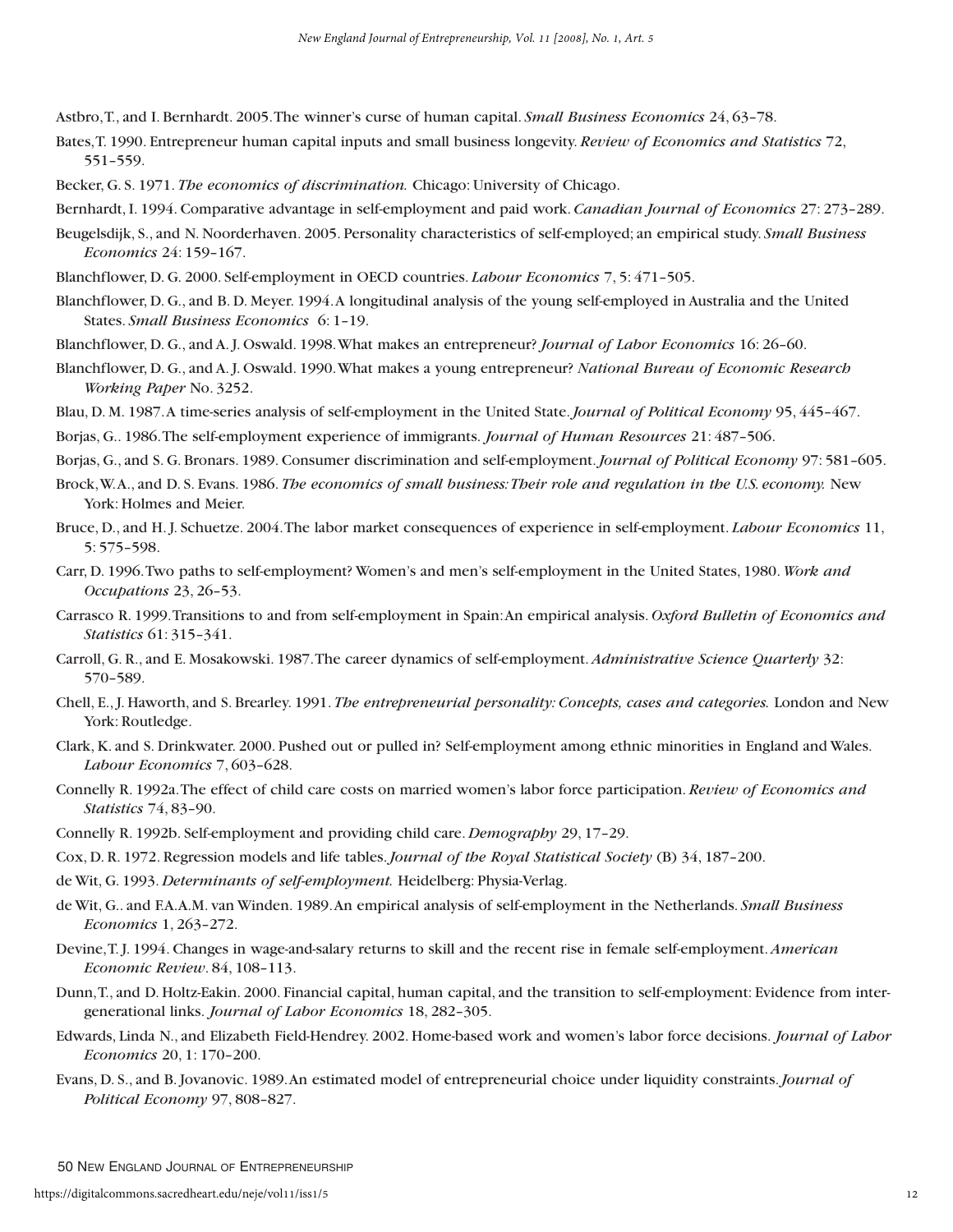Evans, D. S., and L. S. Leighton. 1989. Some empirical aspects of entrepreneurship. *American Economic Review* 79: 519–535.

- Fairlie, R.W. 1994.Three essays on ethnic and racial self-employment. Ph.D. thesis, Northwestern University.
- Fairlie, R.W. 1999. The absence of the African-American owned business: An analysis of the dynamics of self-employment. *Journal of Labor Economics* 17, 80–108.
- Fairlie, R.W., and B. D. Meyer. 1996. Ethnic and racial self-employment differences and possible explanations.*Journal of Human Resources* 31, 757–793.
- Fazzari, S. M., R. G. Hubbard, and B. C. Petersen. 1988. Financing constraints and corporate investment. *Brookings Papers on Economic Activity* 1, 141–195.
- Fujii, E.T., and C.B. Hawley. 1991. Empirical aspects of self-employment. *Economics Letters* 36, 323–329.
- Gentry,W. M. and R. G. Hubbard. 2000.Tax policy and entrepreneurial entry. *American Economic Review* 90, 283–287.
- Henley,Andrew. 2005. Job creation by the self-employed:The roles of entrepreneurial and financial capital. *Small Business Economics* 25, 2: 175–196.
- Holtz-Eakin, D., D. Joulfaian, and H. S. Rosen. 1994a. Sticking it out: Entrepreneurial survival and liquidity constraints. *Journal of Political Economy* 102, 53–75.
- Holtz-Eakin, D., D. Joulfaian, and H. S. Rosen. 1994b. Entrepreneurial decisions and liquidity constraints. *Rand Journal of Economics* 25, 334–347.
- Hout, M., and H. S. Rosen. 1999. Self-employment, family background, and race. *NBER Working Paper* No. 7344.
- Johnson,W. R. 1978.A theory of job shopping.*Quarterly Journal of Economics* 92, 261–277.
- Jovanovic, B. 1979. Job matching and the theory of turnover.*Journal of Political Economy* 87, 972–990.
- Jovanovic, B. 1982. Selection and the evolution of industry. *Econometrica* 50, 649–670.
- Kets de Vries, M. 1977.The entrepreneurial personality:A person at the crossroads.*Journal of Management Studies* 14: 34–57.
- Kuhn, P.J., and H.J. Schuetze. 2001. Self-employment dynamics and self-employment trends: A study of Canadian men and women, 1982–1998. *Canadian Journal of Economics* 34, 760–784.
- Laband, D. N., and B. F. Lentz. 1992. Self-recruitment in the legal profession.*Journal of Labor Economics* 10: 182–201.
- Lentz, B. F., and D. N. Laband. 1989.Why so many children of doctors become doctors: Nepotism vs. human capital transfers. *Journal of Human Resources* 24: 396–413.
- Lentz, B. F., and D. N. Laband. 1990. Entrepreneurial success and occupational inheritance among proprietors. *Canadian Journal of Economics* 23: 563-579.
- Light, I. 1979. Disadvantaged minorities in self-employment. *International Journal of Comparative Sociology* 20, 31–45.
- Lucas, R. E. 1978. On the size distribution of business firms. *Bell Journal of Economics* 9, 508–523.
- Lunn, John, and Todd, Steen. 2005.The heterogeneity of self-employment:The example of Asians in the United States. *Small Business Economics* 24, 2: 143–158.
- Marshall,Alfred. 1930. *Principles of economics.* London: Macmillan and Co.
- McClelland, D. C. 1961. *The achieving society.* D.Van Nostrand Company, Inc.
- Meyer, B. D. 1990.Why are there so few black entrepreneurs? NBER Working Paper, No. 3537.
- Miller, R.A. 1984. Job matching and occupational choice. *Journal of Political Economy* 92, 1086–1120.
- Moore, R. L. 1983. Employer discrimination: Evidence from self-employed workers. *Review of Economics and Statistics* 65, 496–501.
- Müller,W., and R.Arum. 2004. Self-employment dynamics in advanced economies.*In The Reemergence of Self-Employment:A Comparative Study of Self-Employment Dynamics and Social Inequality*.W. M\_ller and R.Arum, eds. Princeton University Press.
- OECD, *Labour Force Statistics,* issues 1980-2005.
- Parker, S. C., and M.T. Robson. 2005. Explaining international variations in self-employment: Evidence from a panel of OECD countries. *Southern Economic Journal* 71, 2: 287–301.